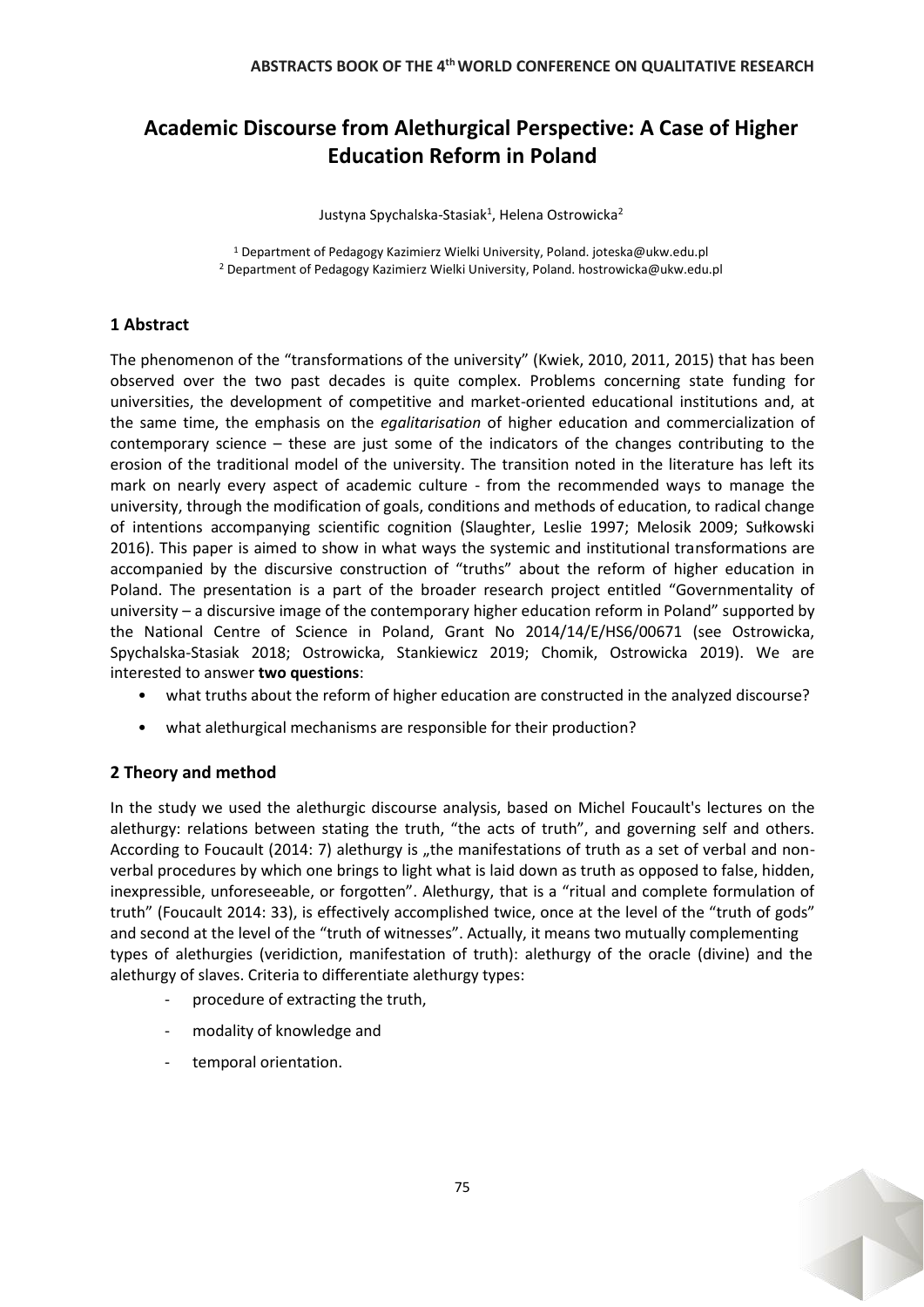**Table 1.** Types of alethurgy - the differences in procedures of extracting the truth, modality of knowledge and temporal orientation

| Divine (oracle) alethurgy                      | Slave (testimony) alethurgy                  |
|------------------------------------------------|----------------------------------------------|
| - Procedure based on consultation logic        | • Procedure based on interrogation logic     |
| - Truth of overview in the creator's strength; | • Truth of overview in the witness's seeing, |
| seeing, saying, looking and discourse unity    | saying and looking                           |
| - Linking present and future (obligations,     | • Linking present and past (recollections,   |
| prohibitions, predictions)                     | memories, confessions)                       |
|                                                |                                              |

Source: Ostrowicka 2017.

Our research can be described as alethurgical discourse. The empirical basis for the research included 16 scientific monographs by Polish authors published in the years 2011-2014 (i.e. immediately after the introduction of the higher education reform in Poland) and thematically related to the university and higher education. The main direction of our exploration was emergent and inductive. The differences between "alethurgy of the oracle" and "alethurgy of testimony" we captured by comparing patterns of procedures of extracting truth based on the logic of consultation or interrogation, modality of knowledge which indicates different sources of knowledge, temporal orientation which combine the present with the future or the past.

## **3 Results**

The results of the research showed different procedures of veridiction based on the "alethurgy of the oracle" and "alethurgy of testimony". The "alethurgy of the oracle" reveals itself in the analyzed discourse in the topos of public debate on higher education reform, the knowledge viewed from the outside and combining the present with the future. The "alethurgy of testimony" is based on the topos of public/submissive public opinion, on the truth coming from experience and combining the present with the past. As a result we can observe several different "truths" about the reform of academic research and higher education in Poland including those in terms of time, space, hope, disillusion and reform as a driving force for analyzed discourse.

**Reform as time** is a meeting of the past, present, and future of the university. The basic assumptions, course, and effects of the reform are revealed in time and through time. This temporization is best expressed by the category of the university's duration, manifesting itself in the discussed discourse as a result of the long versus short duration of the university.

**Reform as space** is the plane of meeting of what is local with what is global. What is global corresponds in the discussed discourse with the reform identified with the Bologna process.

**Reform as hope** is the vision of improving the condition of academic research and higher education in Poland. It is associated with the conviction about the unsatisfactory condition of the higher education sector in Poland.

**Reform as a disillusion**: a missed chance to improve the condition of academic research and higher education in Poland. In turn, it is a reform designed and implemented by politicians. In the discussed discourse, it defines the area of very concrete and meticulous analyses aimed at pinpointing the mistakes made by politicians at the stage of designing and implementing the reform.

**Reform as a driving force** is a generator of academic discourse on higher education. The reform is connected with a meticulous and committed analysis of changes in higher education and the development of research on this subject.